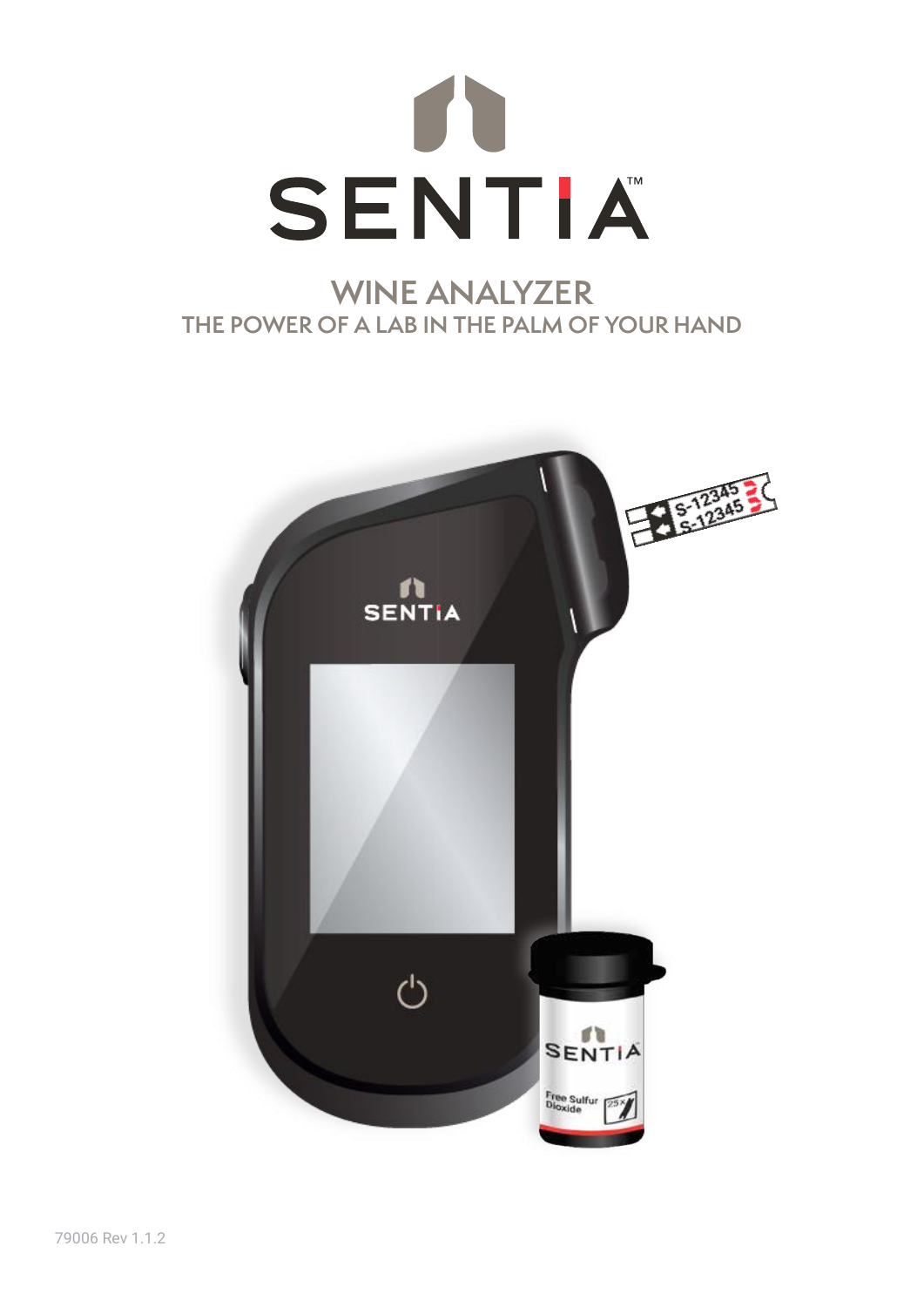# testing device which will change the nature ot labora<br>in the wine industry **Sentia is a hand held, portable the nature of laboratory testing**

# **Where Sentia™ is Used**

Sentia measures the concentration of free sulfur dioxide (free  $SO<sub>2</sub>$ ) in post-fermentation wine. It is called free  $SO<sub>2</sub>$  because we are only measuring the sulfur dioxide that has not bound with other chemicals in the wine (such as aldehydes, pigments, or sugars).

Sulfur dioxide is an additive used during the production of wine. In bottled wine, free  $SO<sub>2</sub>$  acts as a preservative but there is a balance to strike: too much free  $SO<sub>2</sub>$  can taint the consumer experience; too little could mean the wine spoils in the bottle. For this reason, measuring free SO<sub>2</sub> is important to winemakers.

The Universal Biosensors team is currently developing more tests that measure other chemicals important to the winemaking process.

# **Sentia™ Measurement Performance**

Universal Biosensors has proven Sentia's performance by doing specific studies at typical wineries as well as research institutes in the USA and Australia. A typical study involves statistical comparison between test results collected on Sentia and test results collected using a so-called reference method (which is one of several methods currently used by the industry). Reference methods are typically manual laboratory processes or benchtop chemical analyzers.

It is important to note that Sentia's measurement performance has been proven with typical red wine and white wines. For other types of wine (e.g. sparkling wine, rosé and some light reds), results on the Sentia system may not match reference methods as well. In these cases, each user should start by crosschecking Sentia's test results for their particular wine against an alternate method. Once Sentia's performance has been characterised for their particular wine, users can determine free  $SO<sub>2</sub>$  levels with confidence.

# **How Sentia™ Works**

Universal Biosensors' award-winning technology is used by millions of users all over the world under the brands of some of the world's biggest healthcare companies. Sentia is the culmination of over 15 years of innovation and refinement. With its origins in medical applications (such as blood glucose monitoring), Sentia has now been optimised for use in wine analysis.

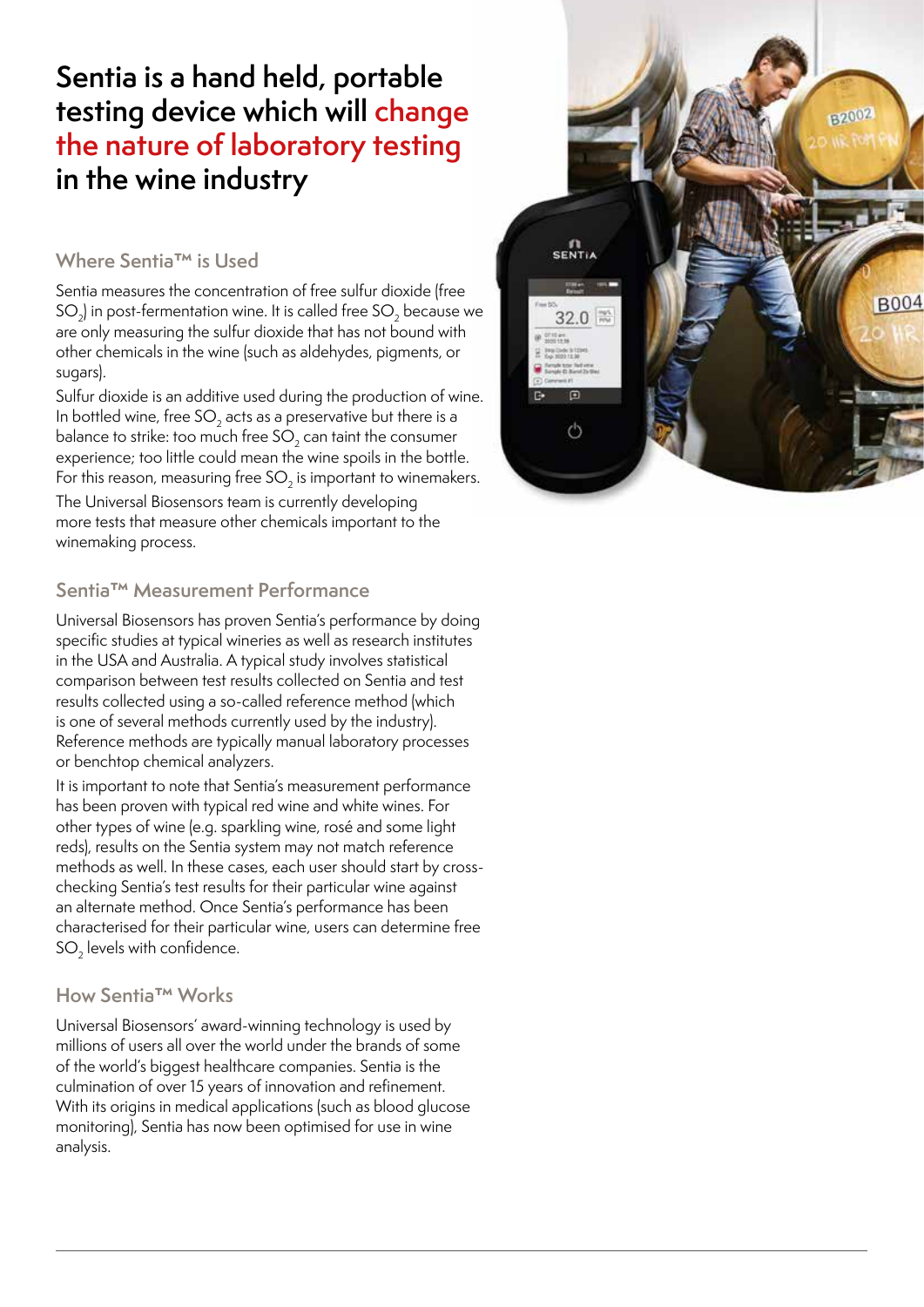# Sentia **SENTIA delivers medical grade biosensor technology to the wine industry**

**SENTIA delivers gold standard specificity and sensitivity for free SO<sub>2</sub>** testing and will deliver Glucose, Fructose and Malic Acid **testing capability during 2021** 

SENTIA will deliver significant cost savings and productivity gains<br>to the wine industry to the wine industry



## **Easy to use**

Its simple to use and can store up to 1000 tests and is WiFi capable. The Sentia™ analyser saves time & money.<br>' Anyone in the winery can perform  $SO<sub>2</sub>$  testing.









**02.** At-barrel convenience





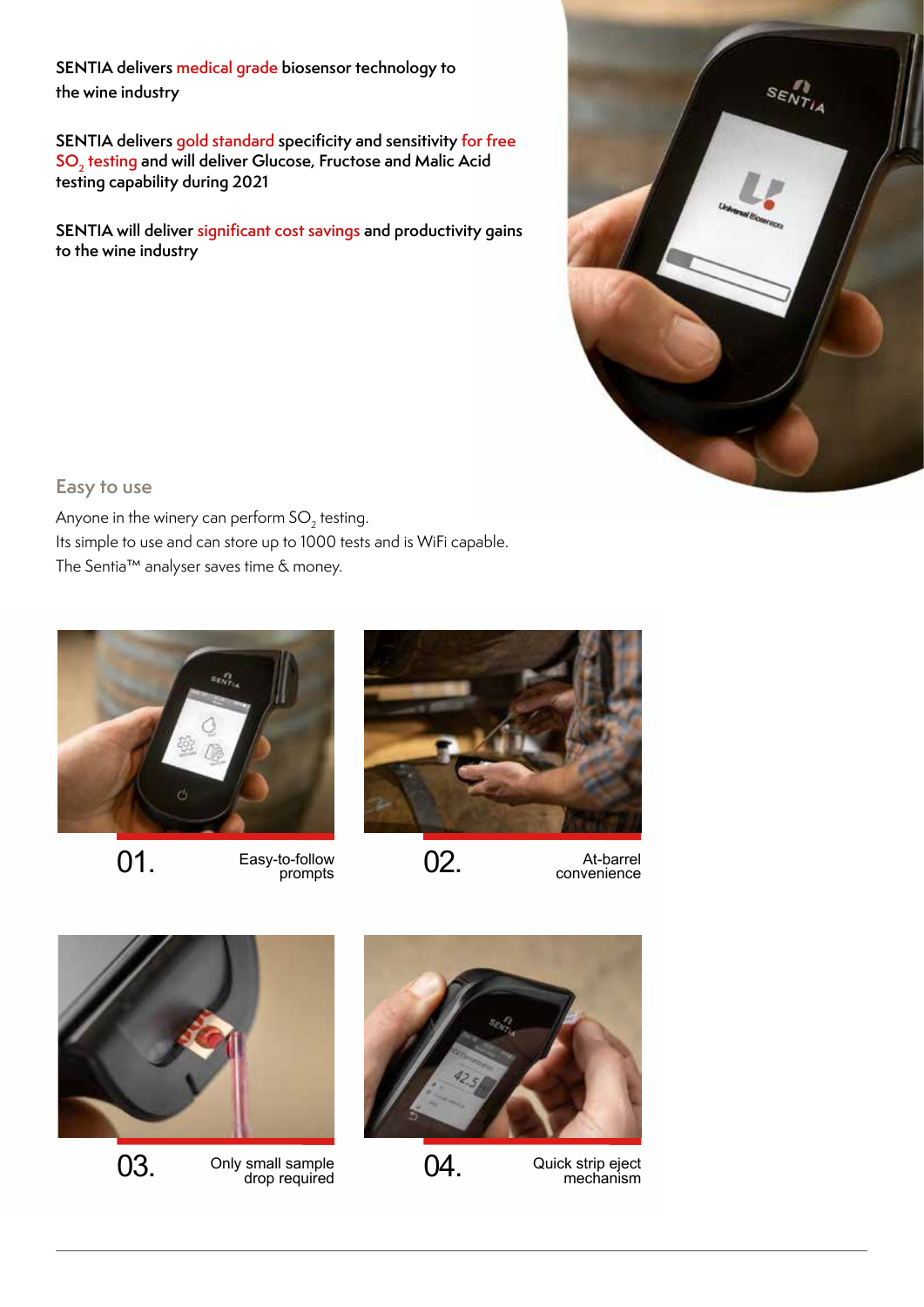# **The Features and benefits of Sentia™**

| <b>FEATURE</b>                                                                                                                                                | <b>BENEFITS</b>                                                                                                                                                                                                                                                                                                               |
|---------------------------------------------------------------------------------------------------------------------------------------------------------------|-------------------------------------------------------------------------------------------------------------------------------------------------------------------------------------------------------------------------------------------------------------------------------------------------------------------------------|
| Calibration and reagent free                                                                                                                                  | There are no messy reagents because everything is packaged into the Sentia Test<br>Strip. Calibration data is automatically and seamlessly transferred to the Analyzer by<br>WiFi as each batch of Test Strips is manufactured at Universal Biosensors. This frees<br>the user from messy and time consuming calibration.     |
| Compatible with future test types<br>(currently under development)                                                                                            | The same analyzer hardware will be able to test for other chemicals in the future.<br>(Note that this will require an in-field software upgrade which is downloaded<br>automatically in the background over WiFi - but will need the user's permission<br>before installation takes place.).                                  |
| Measuring range: 3 to 50 mg/L<br>(free-SO <sub>2</sub> )                                                                                                      | The measuring range is sufficient for the winemaker to make the required decisions<br>with respect to free $SO_2$ .                                                                                                                                                                                                           |
| Sample size: at least 8 microlitres                                                                                                                           | The small sample size makes sample application easier to and more reliable.                                                                                                                                                                                                                                                   |
| In-built quality control checks including:<br>• Temperature monitoring<br>• Strip integrity checks<br>• Sample application checks<br>• Analyzer tilt and bump | The in-built quality control checks make the test results more reliable and less subject<br>to external interference.                                                                                                                                                                                                         |
| Stores up to 1000 test results for review-<br>ing or exporting                                                                                                | The large database of historical results (which can be exported to other devices via<br>WiFi) allows test data to be stored and analysed.                                                                                                                                                                                     |
| Light and portable with long battery<br>life (up to 100 tests) and quick battery<br>charging                                                                  | The pocket-sized footprint (similar to a typical smartphone), light weight and long<br>battery life (with quick charging time) makes Sentia a truly portable solution that<br>provides quick and easy tests results wherever they are required.                                                                               |
| 7cm (2.8in) touchscreen colour display                                                                                                                        | The rich touchscreen display makes for an intuitive software experience that requires<br>virtually no training or experience, allowing the user to focus on what really matters.                                                                                                                                              |
| Wireless (WiFi) connectivity                                                                                                                                  | The analyzer connects to WiFi to:<br>• download calibration data (done automatically and seamlessly in the background),<br>• export test results to external devices (like laptops, smartphones and tablets)<br>· download software updates automatically (software updates are only installed with<br>the user's permission) |
| Convenient strip eject mechanism                                                                                                                              | An ejection mechanism makes for simple and mess-free strip removal.                                                                                                                                                                                                                                                           |
| Designed for robustness in a wide range<br>of environments                                                                                                    | The Analyzer is designed for typical wine production environments and is robust<br>enough to do its job wherever it is needed                                                                                                                                                                                                 |

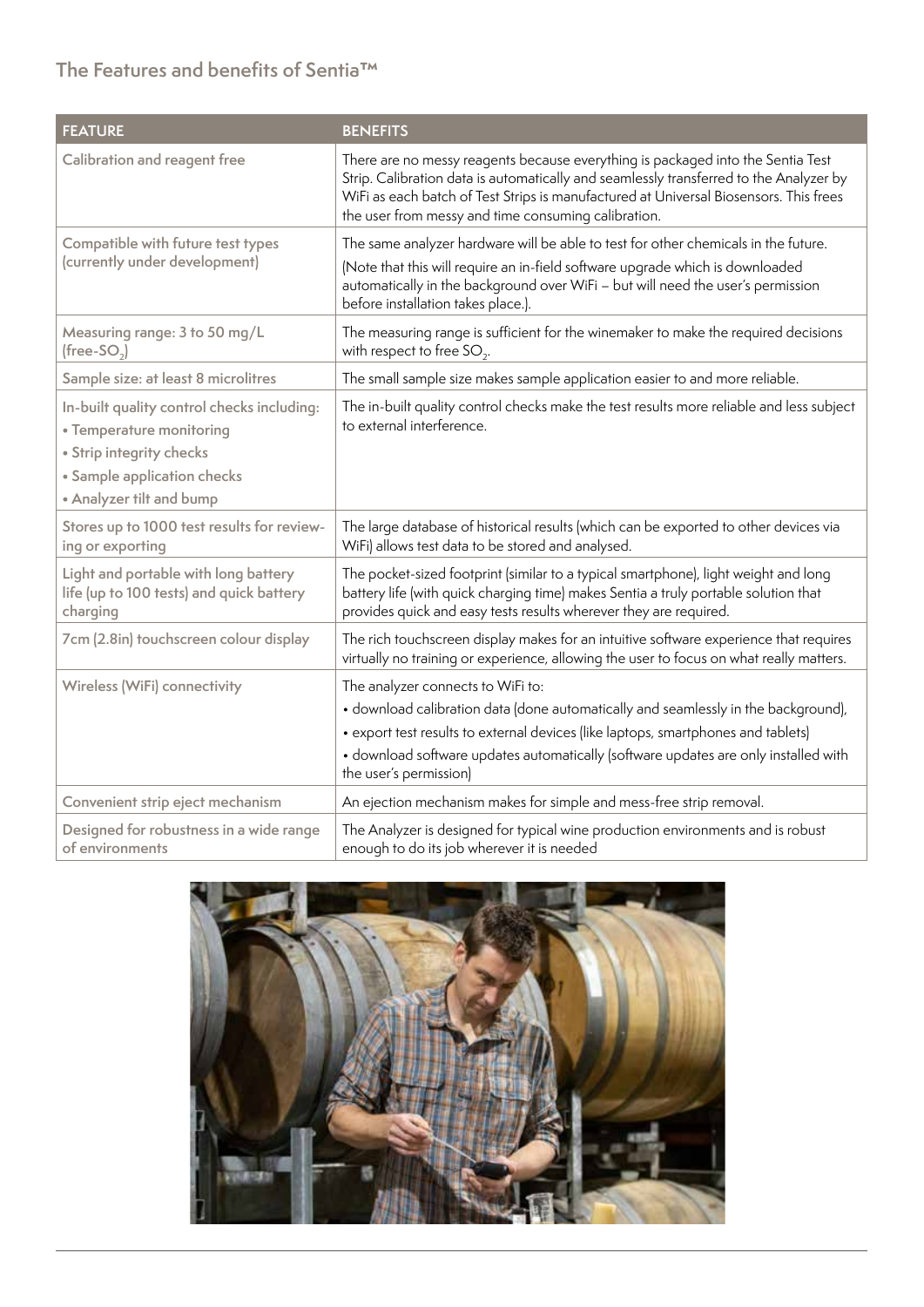# **Operating conditions Tech Specs**

| <b>Technical specifications</b>         |                                                                    |
|-----------------------------------------|--------------------------------------------------------------------|
| <b>Operating conditions</b>             |                                                                    |
| Temperature                             | 10 °C to 30 °C (50 °F to 86 °F)                                    |
| Relative humidity                       | < 80% (without condensation)                                       |
| <b>Storage conditions (test strips)</b> |                                                                    |
| Temperature                             | 2 °C to 8 °C (35.6 °F to 46.4 °F)                                  |
| Relative humidity                       | < 80% (without condensation)                                       |
| <b>Storage conditions (analyzer)</b>    |                                                                    |
| Temperature                             | 2 °C to 40 °C (35.6 °F to 104 °F)                                  |
| Relative humidity                       | < 80% (without condensation)                                       |
| <b>Features</b>                         |                                                                    |
| Measurement range                       | 3 to 50 mg/L (free sulfur dioxide)                                 |
| Interface                               | Wireless (2.4GHz)                                                  |
| Automatic power off                     | Configurable: disabled, 10 mins, 20 mins, 30 mins                  |
| <b>Dimensions</b>                       | $147 \times 84 \times 32$ mm (5.79 $\times$ 3.31 $\times$ 1.26 in) |
| Weight                                  | 210 g (7.41 oz)                                                    |
| Design lifetime                         | 5 years or 20,000 tests                                            |
| <b>Sample</b>                           |                                                                    |
| Sample type                             | Post-fermentation red or white wine                                |

#### Sample type Post-fermentation red or white wine **Frequently asked questions**

## **Who should use Sentia?**

Sentia is designed for winemakers that want to measure free sulphur dioxide concentration in post fermentation red and white wine.

## **What does Sentia measure?**

Sentia currently measures free sulphur dioxide in post fermentation red and white wine. We are currently working on more tests including glucose, fructose and malic acid to name a few.

## **Where can I use Sentia?**

Sentia is truly portable. It has the same form factor as a typical smartphone so it will even fit in your pocket. You can use Sentia wherever you need a test result.

## **Is sample preparation required?**

No sample preparation is required. Simply apply a drop of post fermentation red or white wine to the Test Strip when prompted by the Sentia Analyzer.

**How long does it take to get a measurement?** After you apply your wine sample, Sentia give you a result in under 1 minute.

## **Does Sentia store past results?**

Yes. Sentia stores up to 1000 results in its memory and can export those results over WiFi.

## **Can I analyse my past results?**

You can export your past results from Sentia over WiFi in CSV format (a test file format that is very easy to import into a spreadsheet). Once in a spreadsheet, it is easy to analyse, sort and filter your results.

**Do I need to be connected to WiFi to get a result?** Sentia is able to run tests without a WiFi connection. You will need to have a WiFi connection when you first use Sentia so that we can download calibration data from the internet. After that, you will need to connect once every three months or so to download the latest calibration data for new strips made at our production facility. However, we recommend that you stay connected to WiFi as often as possible so that your software can upgraded when a new version is available.

## **Do I need to provide batteries?**

Sentia contains a fully enclosed rechargeable battery and comes with a power adapter.

## **How long is the battery life?**

Sentia can run up to 100 tests between battery charges.

Charging the battery is as simple as plugging in the power adapter (provided).